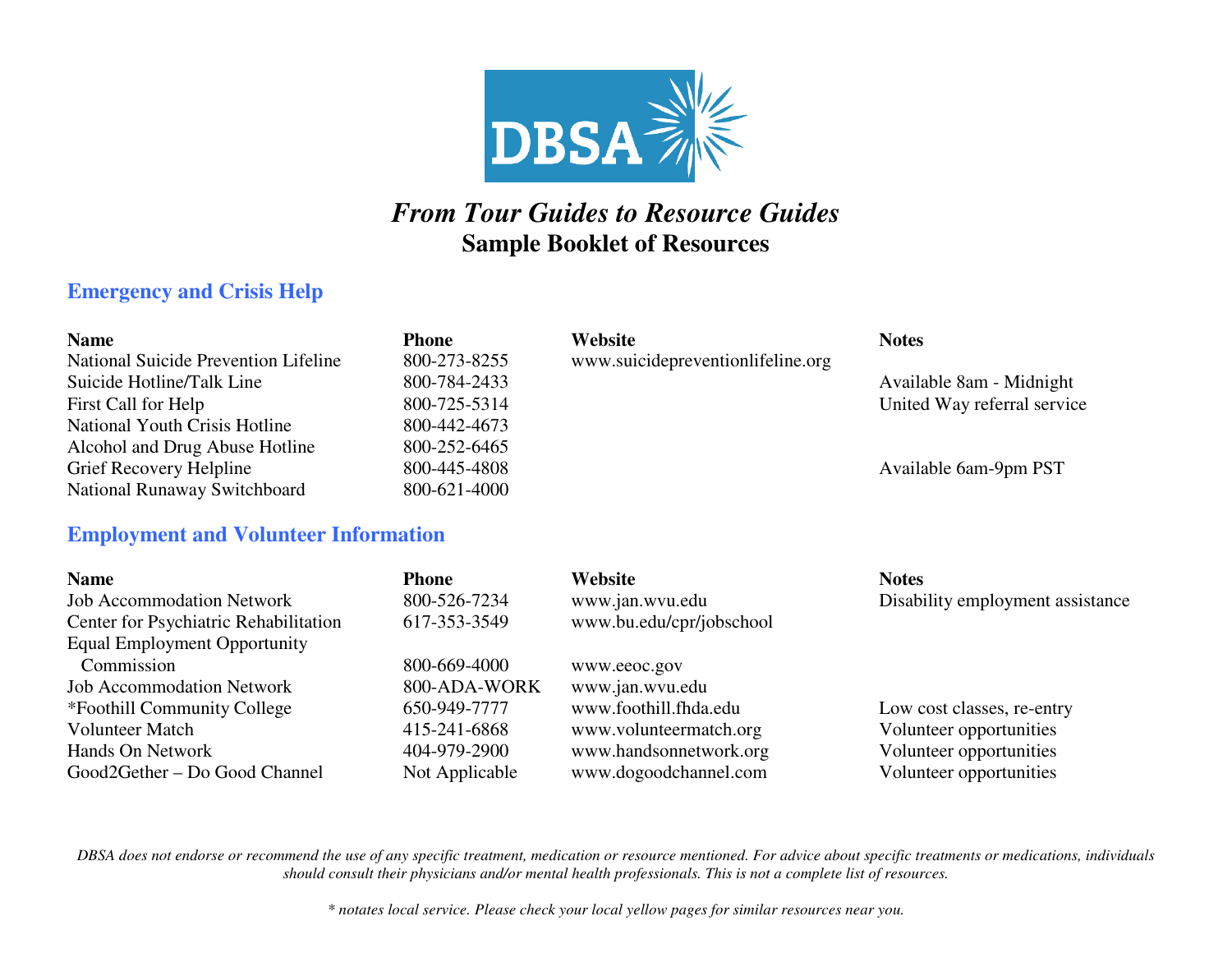## **Mental Health Support Services**

| <b>Name</b>                              | <b>Phone</b>     | Website                           | <b>Notes</b>                       |
|------------------------------------------|------------------|-----------------------------------|------------------------------------|
| <b>Center for Mental Health Services</b> | 800-662-HELP     | mentalhealth.samhsa.gov/databases | Lists of services by city or state |
| <b>Health Resources and Services</b>     |                  |                                   |                                    |
| Administration                           |                  | findahealthcenter.hrsa.gov        |                                    |
| Depression and Bipolar Support Alliance  | 800-826-3632     | www.DBSAlliance.org/findsupport   | Local support group locator        |
| National Alliance on Mental Illness      | 800-950-NAMI     | www.nami.org                      | Local support group/services       |
| National Mental Health Consumer's        |                  |                                   |                                    |
| Self-Help Clearinghouse                  | $(800)$ 553-4539 | www.mhselfhelp.org                | Lists of services by city or state |
| Local drop-in centers/ club houses       |                  |                                   |                                    |

#### **Financial and Housing Assistance**

| <b>Name</b>                               | <b>Phone</b> | Website                      | <b>Notes</b> |
|-------------------------------------------|--------------|------------------------------|--------------|
| Housing Counseling Line, HUD              | 800-569-4287 | www.hud.gov                  |              |
| Homeowner Crisis Resource Center          | 866-557-2227 | www.housinghelpnow.org       |              |
| <b>Catholic Charities USA</b>             | 703-549-1390 | www.catholiccharitiesusa.org |              |
| Local/State Department of Social Services |              |                              |              |
| Local/State Department of Mental Health   |              |                              |              |
| Services                                  |              |                              |              |
| <b>Local Public Housing Authorities</b>   |              |                              |              |
| Local Centers for Independent Living      |              |                              |              |

### **Substance Abuse Help**

| <b>Name</b>                              | <b>Phone</b> | Website           | <b>Notes</b> |
|------------------------------------------|--------------|-------------------|--------------|
| National Institute on Alcohol Abuse      |              |                   |              |
| and Alcoholism                           | 301-443-3860 | www.niaaa.nih.gov |              |
| National Institute on Drug Abuse         | 301-443-1124 | www.nida.nih.gov  |              |
| <b>Substance Abuse and Mental Health</b> |              |                   |              |
| Services Administration                  | 800-662-HELP | samhsa.gov        |              |
| Alcoholics Anonymous                     | 212-870-3400 | www.aa.org        |              |
| Narcotics Anonymous                      | 818-700-0700 | www.na.org        |              |

*DBSA does not endorse or recommend the use of any specific treatment, medication or resource mentioned. For advice about specific treatments or medications, individuals should consult their physicians and/or mental health professionals. This is not a complete list of resources.*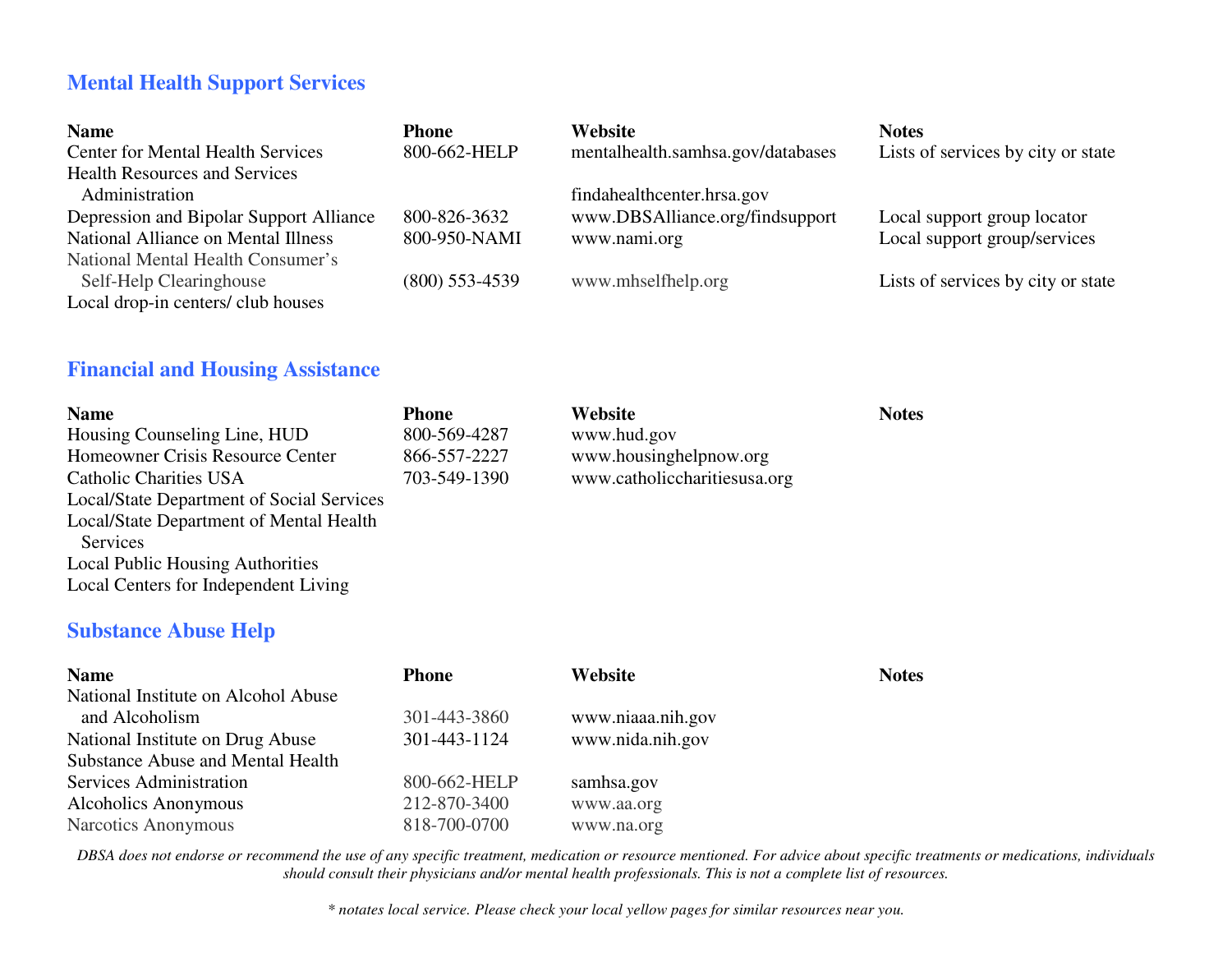| <b>Addiction Resource Guide</b>    | 914-725-5151 | www.addictionresourceguide.com |
|------------------------------------|--------------|--------------------------------|
| National Clearinghouse for Alcohol |              |                                |
| and Drug Information               | 800-729-6686 | ncadi.samhsa.gov               |

#### **Adolescent and Senior Services**

| <b>Name</b>                           | Phone        | Website                   | <b>Notes</b>                       |
|---------------------------------------|--------------|---------------------------|------------------------------------|
| American Academy of Child &           |              |                           |                                    |
| <b>Adolescent Psychiatry</b>          | 202-966-7300 | www.aacap.org             |                                    |
| Child & Adolescent Bipolar Foundation |              |                           |                                    |
| Child                                 | 847-256-8525 | www.bpkids.org            |                                    |
| *Children's Health Council            | 866-242-6789 | www.chconline.org         | services for children              |
| BenefitsCheckUp                       |              | www.benefitscheckup.org   | info on Medicare Rx Extra Help     |
| <b>My Medicare Matters</b>            |              | www.mymedicarematters.org | resource on Medicare drug coverage |
| American Ass. Of Geriatric Psychiatry | 301-654-7850 | www.aagpgpa.org           |                                    |
| *Avenidas senior referral services    | 650-289-5400 | www.avenidas.org          |                                    |

#### **Social Networking / Entertainment / Recreation**

| <b>Name</b>                          | <b>Phone</b>   | Website                            | <b>Notes</b>                      |
|--------------------------------------|----------------|------------------------------------|-----------------------------------|
| Meetup.com                           | Not applicable | www.meetup.com                     | Special interest groups by area   |
| *Foothill Community College          | 650-949-7777   | www.foothill.fhda.edu              | Low cost classes, events          |
| *Stanford University Events Calendar | 650-723-2300   | http://events.stanford.edu         | Free/low cost events, music, etc. |
| *Palo Alto Parks and Recreation Dept |                | www.cityofpaloalto.org/recreation/ |                                   |
| Sierra Club                          | 415-977-5500   | http://sierraclub.org/             | Walks, activities                 |
| Local sports leagues                 |                |                                    |                                   |
| Local community center               |                |                                    |                                   |

## **Legal Information**

| <b>Name</b>                              | Phone          | <b>Website</b>            | <b>Notes</b>                        |
|------------------------------------------|----------------|---------------------------|-------------------------------------|
| Bazelon Cntr. for Mental Health Law      | 202-467-5730   | www.bazelon.org           | legal advocate, mental disabilities |
| Comm. Mntl. & Physical Disability Law    | 202-662-1570   | www.abanet.org/disability | Disability lawyers directory        |
| Disability Rights Education Defense Fund | 510-644-2555   | www.dredf.org             | National law/policy center          |
| LawHelp.org                              | Not Applicable | www.lawhelp.org           | helps find local legal resources    |

*DBSA does not endorse or recommend the use of any specific treatment, medication or resource mentioned. For advice about specific treatments or medications, individuals should consult their physicians and/or mental health professionals. This is not a complete list of resources.* 

*\* notates local service. Please check your local yellow pages for similar resources near you.*